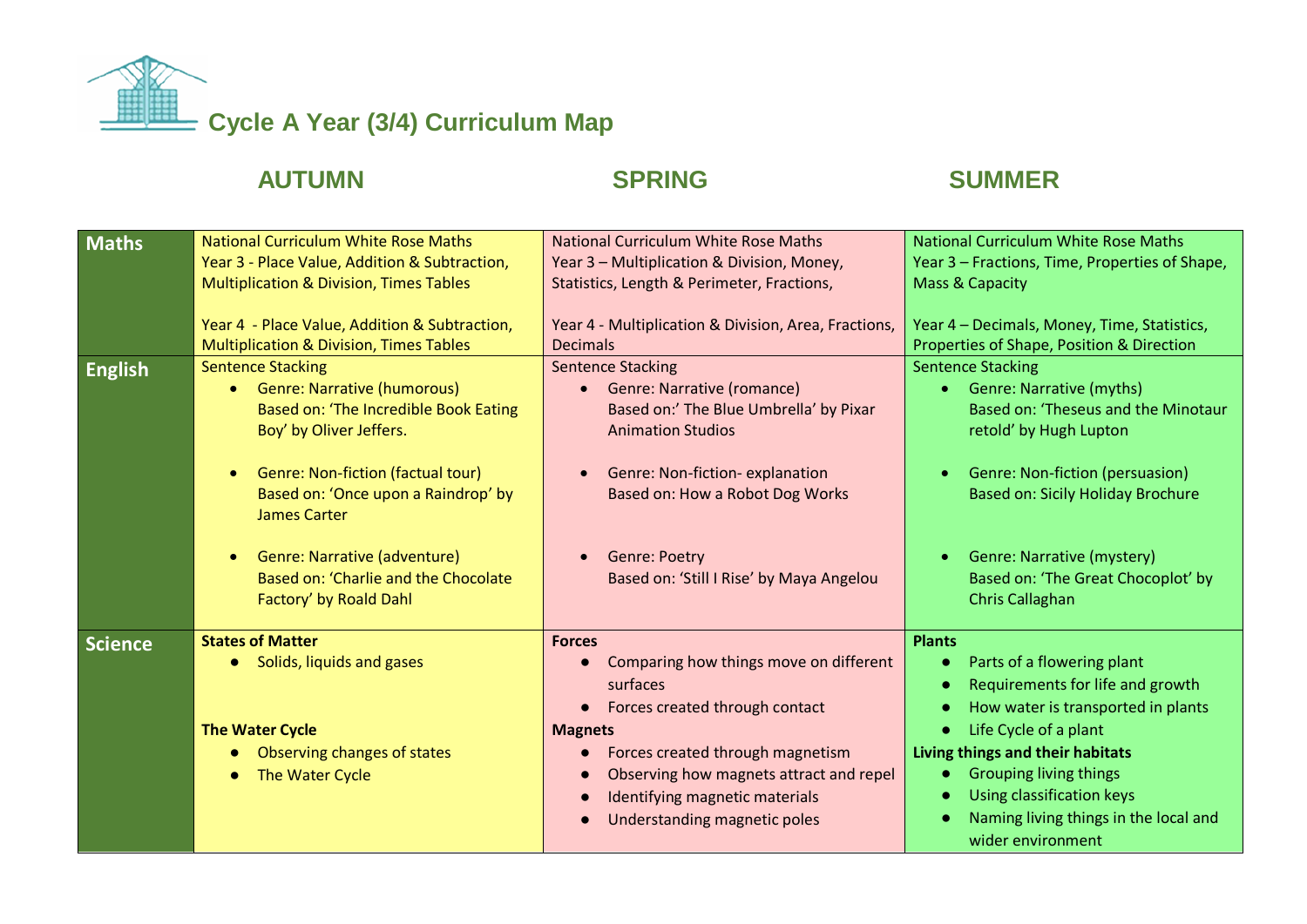

|                  | <b>AUTUMN</b>                                                                                                                                                                                                                                                                                       | <b>SPRING</b>                                                                                                                                                                                                                                                                                                                                                                                            | <b>SUMMER</b>                                                                                                                                                                                                                                                                                                                        |
|------------------|-----------------------------------------------------------------------------------------------------------------------------------------------------------------------------------------------------------------------------------------------------------------------------------------------------|----------------------------------------------------------------------------------------------------------------------------------------------------------------------------------------------------------------------------------------------------------------------------------------------------------------------------------------------------------------------------------------------------------|--------------------------------------------------------------------------------------------------------------------------------------------------------------------------------------------------------------------------------------------------------------------------------------------------------------------------------------|
| <b>History</b>   | <b>Egypt</b><br>How did the Egyptians live?<br>$\bullet$<br>How did Egypt change over time?<br>What did Ancient Egyptians believe?<br>How did Ancient Egyptians write?                                                                                                                              | <b>The Indus Valley</b><br>The dancing girl<br>$\bullet$<br>Bricks, buildings and baths<br>Boats and barter, trade and travel<br>$\bullet$<br>Rulers and religion<br>$\bullet$                                                                                                                                                                                                                           | <b>Ancient Greece</b><br>• Athens tries something different<br>The Peloponnesian war<br>The Parthenon<br>Greek literature ad love of philosophy<br>The Odyssey                                                                                                                                                                       |
|                  | <b>Cradles of Civilisation</b><br>The land of two rivers<br>Trade, building and writing<br>The epic of Gilgamesh<br>Similarities between civilisations<br>Art in ancient civilisations                                                                                                              | <b>Persia and Greece</b><br>The Persian Empire<br>$\bullet$<br>The city-states<br>$\bullet$<br><b>Greek Gods and Goddesses</b><br>$\bullet$<br>The Greek language and The Iliad<br>$\bullet$<br>The Greek and Persian wars                                                                                                                                                                               | <b>Alexander the Great</b><br><b>Greece and Macedon</b><br><b>King Philip</b><br>Alexander: from boy to King<br><b>Alexander conquers Persia</b><br>The wonderful library of Alexandria                                                                                                                                              |
| <b>Geography</b> | <b>Rivers</b><br>The Mighty River Indus<br>How rivers get their water<br>How rivers shape the land<br>Britain's longest river: The River Severn<br><b>Mountains</b><br>What are mountains and mountain<br>$\bullet$<br>ranges?<br>Living in the Andes<br>Mountainous regions of the UK<br>Snowdonia | <b>Settlements</b><br>What is a settlement?<br>What is a village, town and city?<br>$\bullet$<br>London: the largest city in the UK<br>$\bullet$<br>The city of Cardiff<br>$\bullet$<br><b>Agriculture</b><br>What is agriculture?<br>Arable and pastoral farming<br>$\bullet$<br>How does farming change the<br>$\bullet$<br>landscape?<br>How does our food affect farming?<br>Sheep farming in Wales. | <b>Volcanoes</b><br>What happens when volcanos erupt?<br>How are volcanoes formed?<br>Active, dormant and extinct volcanoes<br><b>Mount Etna</b><br><b>Climates and Biomes</b><br>The continent of Europe<br>Climate zones<br>Climate, oceans and biomes<br>The Mediterranean climate<br>Temperate Climate: Britain and the<br>Rhine |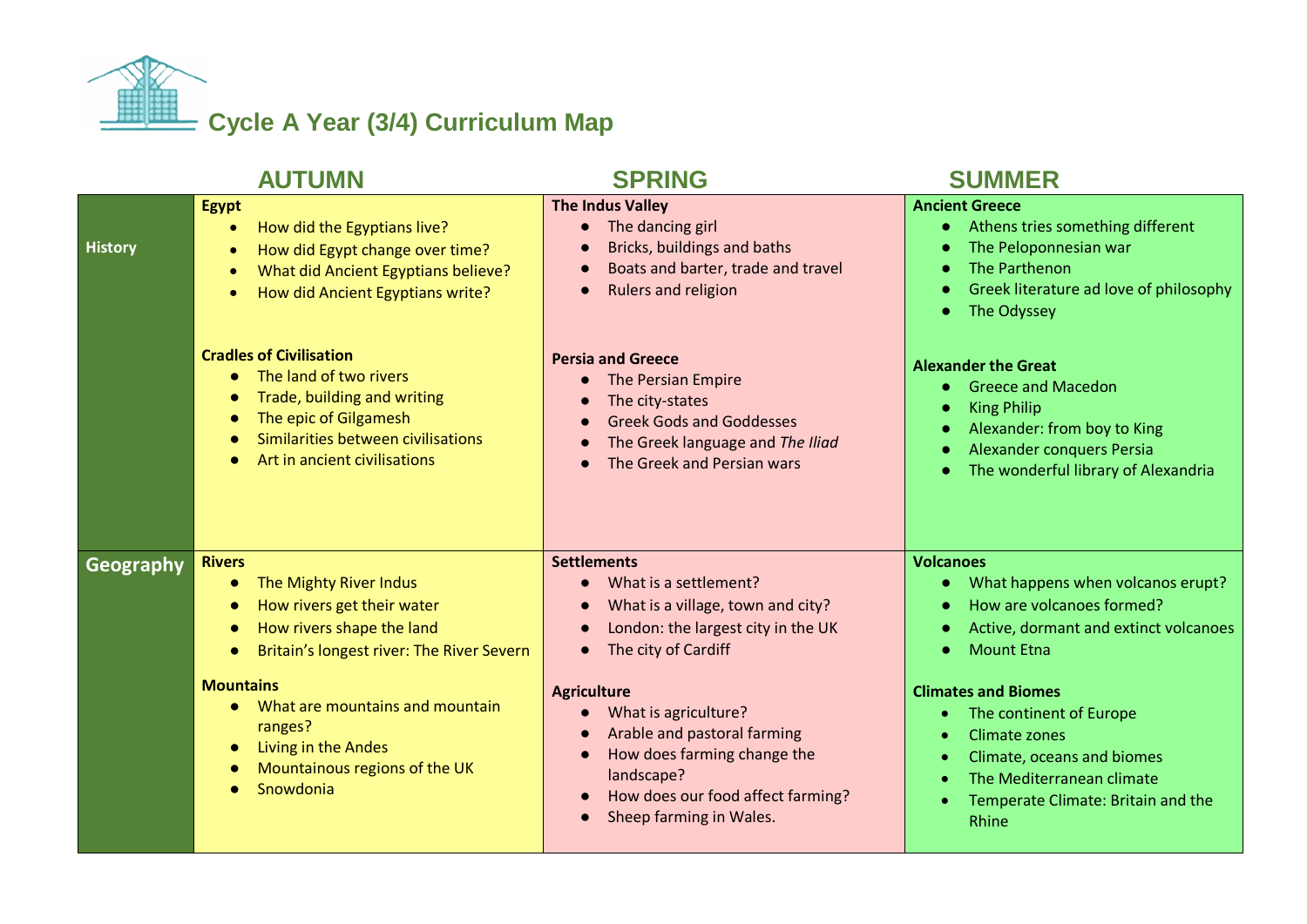

|                           | <b>AUTUMN</b>                                                                                                                                    | <b>SPRING</b>                                                                                                                          | <b>SUMMER</b>                                                                                                                     |
|---------------------------|--------------------------------------------------------------------------------------------------------------------------------------------------|----------------------------------------------------------------------------------------------------------------------------------------|-----------------------------------------------------------------------------------------------------------------------------------|
| <b>PE</b>                 | <b>Ball Handling</b><br>Hockey (Kwik Stix)<br><b>Field games</b><br>Tag Rugby                                                                    | <b>Dance</b><br>The Water Cycle<br>$\bullet$                                                                                           | <b>Aerobics</b><br><b>Circuit training</b>                                                                                        |
| Art                       | <b>Modroc</b><br>Canopic jars/masks<br>$\bullet$                                                                                                 | <b>Mixed media</b><br>LS Lowry landscape and figures -<br>$\bullet$<br>watercolour, pastels, pen                                       | <b>Sketching</b><br><b>Henri Rousseau</b>                                                                                         |
| <b>DT</b>                 | <b>Mechanism</b><br>Moving picture books<br>۰                                                                                                    | <b>Construction</b><br>Kite making                                                                                                     | <b>Food Technology</b><br>• Seasonality                                                                                           |
| <b>Music</b>              | <b>Feel the Rhythm!</b><br>• creating, combining and selecting<br>simple rhythms in time with a pulse                                            | <b>Dragon Scales</b><br>Creating and combining ideas using the<br>$\bullet$<br>pentatonic scale                                        | Music for a celebration - Samba<br>• Performing samba rhythms as part of<br>an ensemble                                           |
| <b>Music</b><br>continued | <b>Recorder Mania!</b><br>learning how to hold a recorder<br>learning notes G A B<br>playing simple melodies from staff<br>$\bullet$<br>notation | <b>Carnival of the Animals</b><br><b>Composer focus: Saint-Saens</b><br>Creating, combining and selecting ideas<br>to describe animals | <b>Singing/School Production</b><br>Using voice with confidence<br>Preparing and performing as part of<br>an ensemble             |
| <b>PSHE</b>               | <b>Myself and my Relationships</b><br><b>Beginning and belonging</b><br>My emotions                                                              | Citizenship<br>Working together<br>Diversity and communities                                                                           | <b>Healthy and Safer Lifestyles</b><br><b>SRE</b><br><b>Managing Risks</b><br><b>Safety Contexts</b><br><b>Healthy Lifestyles</b> |